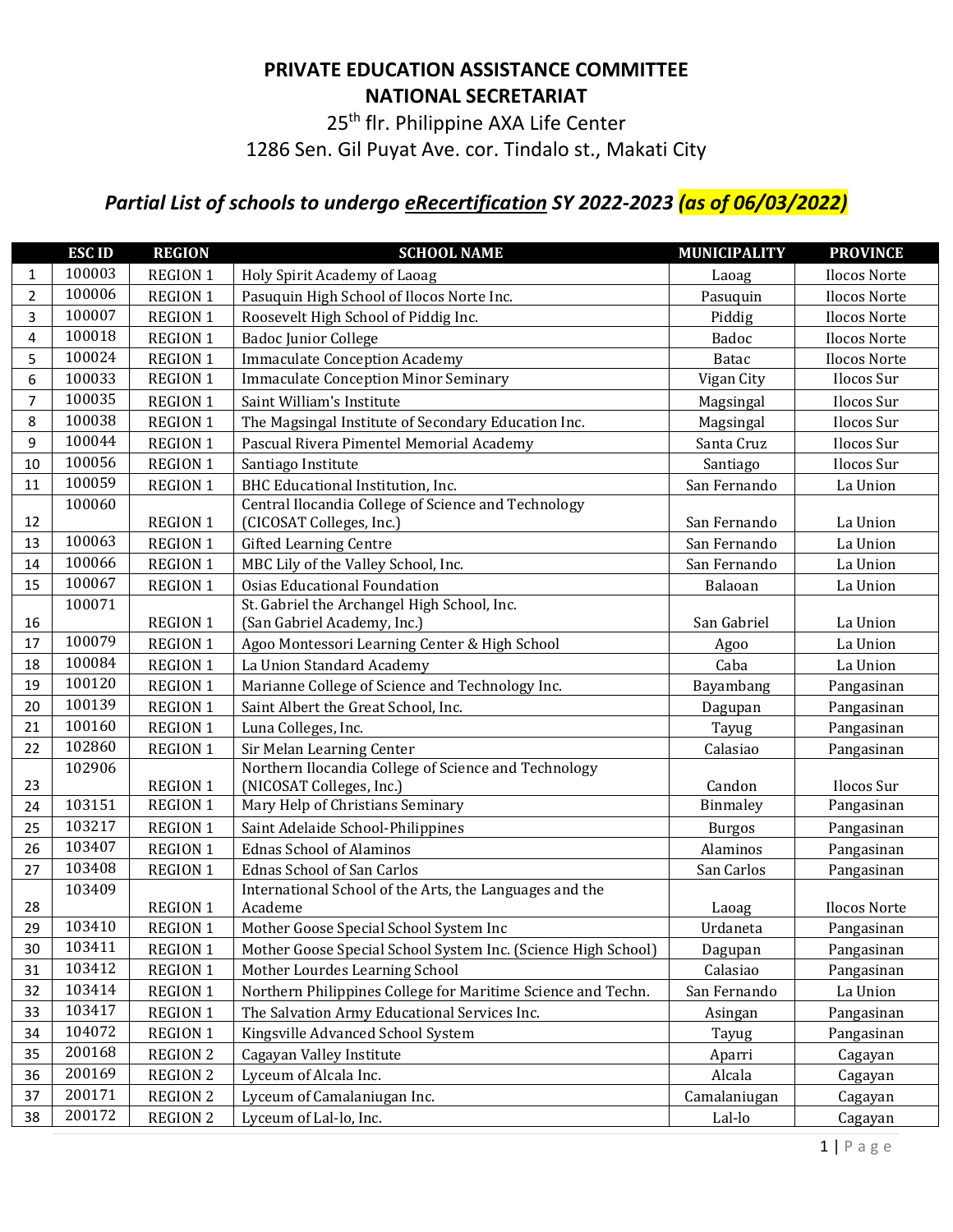| 39 | 200173 | <b>REGION 2</b> | Northeastern Academy                                       | <b>Buguey</b> | Cagayan       |
|----|--------|-----------------|------------------------------------------------------------|---------------|---------------|
| 40 | 200174 | <b>REGION 2</b> | Northern Philippines Academy                               | Gattaran      | Cagayan       |
| 41 | 200175 | <b>REGION 2</b> | Saint Anthony Academy                                      | Gonzaga       | Cagayan       |
| 42 | 200176 | <b>REGION 2</b> | Saint Anthony's College                                    | Santa Ana     | Cagayan       |
|    | 200177 |                 | Saint Catherine's Academy of Gattaran                      |               |               |
| 43 |        | <b>REGION 2</b> | (Saint Catherine Academy)                                  | Gattaran      | Cagayan       |
| 44 | 200179 | <b>REGION 2</b> | Saint Joseph's College of Baggao                           | Baggao        | Cagayan       |
| 45 | 200180 | <b>REGION 2</b> | Saint Paul School of Aparri                                | Aparri        | Cagayan       |
| 46 | 200182 | <b>REGION 2</b> | Academy of Saint Joseph                                    | Claveria      | Cagayan       |
| 47 | 200184 | <b>REGION 2</b> | Divine Word High School (Abulug)                           | Abulug        | Cagayan       |
| 48 | 200185 | <b>REGION 2</b> | Divine Word High School (Sanchez Mira)                     | Sanchez Mira  | Cagayan       |
| 49 | 200187 | <b>REGION 2</b> | Lasam Academy Inc.                                         | Lasam         | Cagayan       |
| 50 | 200190 | <b>REGION 2</b> | Northern Cagayan Colleges Foundation, Inc.                 | Ballesteros   | Cagayan       |
| 51 | 200191 | <b>REGION 2</b> | Our Lady of Piat High School                               | Piat          | Cagayan       |
| 52 | 200192 | <b>REGION 2</b> | Pamplona Institute                                         | Pamplona      | Cagayan       |
| 53 | 200193 | <b>REGION 2</b> | Piat Academy                                               | Piat          | Cagayan       |
| 54 | 200196 | <b>REGION 2</b> | Saint Francis Academy                                      | Rizal         | Cagayan       |
| 55 | 200197 | <b>REGION 2</b> | San Lorenzo Ruiz Educational Institute                     | Lasam         | Cagayan       |
| 56 | 200199 | <b>REGION 2</b> | Veridiano Academy Foundation                               | Santo Niño    | Cagayan       |
| 57 | 200200 | <b>REGION 2</b> | University of Cagayan Valley (Cagayan Colleges Tuguegarao) | Tuguegarao    | Cagayan       |
| 58 | 200201 | <b>REGION 2</b> | Lyceum of Tuao                                             | Tuao          | Cagayan       |
| 59 | 200202 | <b>REGION 2</b> | Our Lady of Snows Academy                                  | Enrile        | Cagayan       |
| 60 | 200203 | <b>REGION 2</b> | Our Lady of Victories Academy                              | Amulung       | Cagayan       |
| 61 | 200204 | <b>REGION 2</b> | San Vicente Institute of Solana, Inc.                      | Solana        | Cagayan       |
| 62 | 200207 | <b>REGION 2</b> | Central Isabela Christian Academy                          |               | Isabela       |
| 63 | 200208 |                 |                                                            | Ilagan        |               |
| 64 | 200210 | <b>REGION 2</b> | Magsaysay Memorial High School                             | Delfin Albano | Isabela       |
|    | 200211 | <b>REGION 2</b> | Northern Isabela Academy Inc                               | Santo Tomas   | Isabela       |
| 65 | 200213 | <b>REGION 2</b> | Saint Ferdinand College                                    | Cabagan       | Isabela       |
| 66 | 200216 | <b>REGION 2</b> | <b>School of Saint Matthias</b>                            | Tumauini      | Isabela       |
| 67 | 200224 | <b>REGION 2</b> | La Salette of Quezon                                       | Quezon        | Isabela       |
| 68 | 200235 | <b>REGION 2</b> | Isabela Colleges                                           | Cauayan       | Isabela       |
| 69 | 200246 | <b>REGION 2</b> | Jet Montessori School of Ramon, Inc.                       | Ramon         | Isabela       |
| 70 |        | <b>REGION 2</b> | <b>Immaculate Conception Academy</b>                       | Aritao        | Nueva Vizcaya |
| 71 | 201958 | <b>REGION 2</b> | Advance Montessori Educational Center of Isabela Inc.      | Tumauini      | Isabela       |
| 72 | 201964 | <b>REGION 2</b> | Merry Sunshine Montessori School                           | Cauayan       | Isabela       |
| 73 | 201966 | <b>REGION 2</b> | Saint Clare College                                        | Cauayan       | Isabela       |
| 74 | 202605 | <b>REGION 2</b> | Lyceum of Abulug                                           | Abulug        | Cagayan       |
| 75 | 203085 | <b>REGION 2</b> | Wonderful Grace Learning Center                            | Quirino       | Isabela       |
| 76 | 203187 | <b>REGION 2</b> | Our Lady of Lourdes School                                 | Aglipay       | Quirino       |
| 77 | 203188 | <b>REGION 2</b> | Casa del Niño Montessori School                            | Roxas         | Isabela       |
| 78 | 203517 | <b>REGION 2</b> | Alvarez-Ramales School Foundation, Inc.                    | Alicia        | Isabela       |
| 79 | 203518 | <b>REGION 2</b> | <b>Odizee School of Achievers</b>                          | Alicia        | Isabela       |
|    | 203519 |                 | Saint Teresita's Academy of Aritao, Inc.                   |               |               |
| 80 |        | <b>REGION 2</b> | (Special Science Curriculum)                               | Nueva Vizcaya | Nueva Vizcaya |
| 81 | 203929 | <b>REGION 2</b> | Sistech College of Santiago City, Inc                      | Santiago      | Isabela       |
| 82 | 300264 | <b>REGION 3</b> | Father John Karash Memorial High School                    | Dipaculao     | Aurora        |
| 83 | 300266 | <b>REGION 3</b> | Mount Carmel College of Casiguran                          | Casiguran     | Aurora        |
|    | 300267 |                 | Mount Carmel School of Maria Aurora                        |               |               |
| 84 | 300268 | <b>REGION 3</b> | (Mount Carmel High School)                                 | Maria Aurora  | Aurora        |
| 85 |        | <b>REGION 3</b> | Mount Carmel High School of San Luis (MCSSL), Inc.         | San Luis      | Aurora        |
| 86 | 300269 | <b>REGION 3</b> | Saint Patrick's Academy                                    | Aurora        | Aurora        |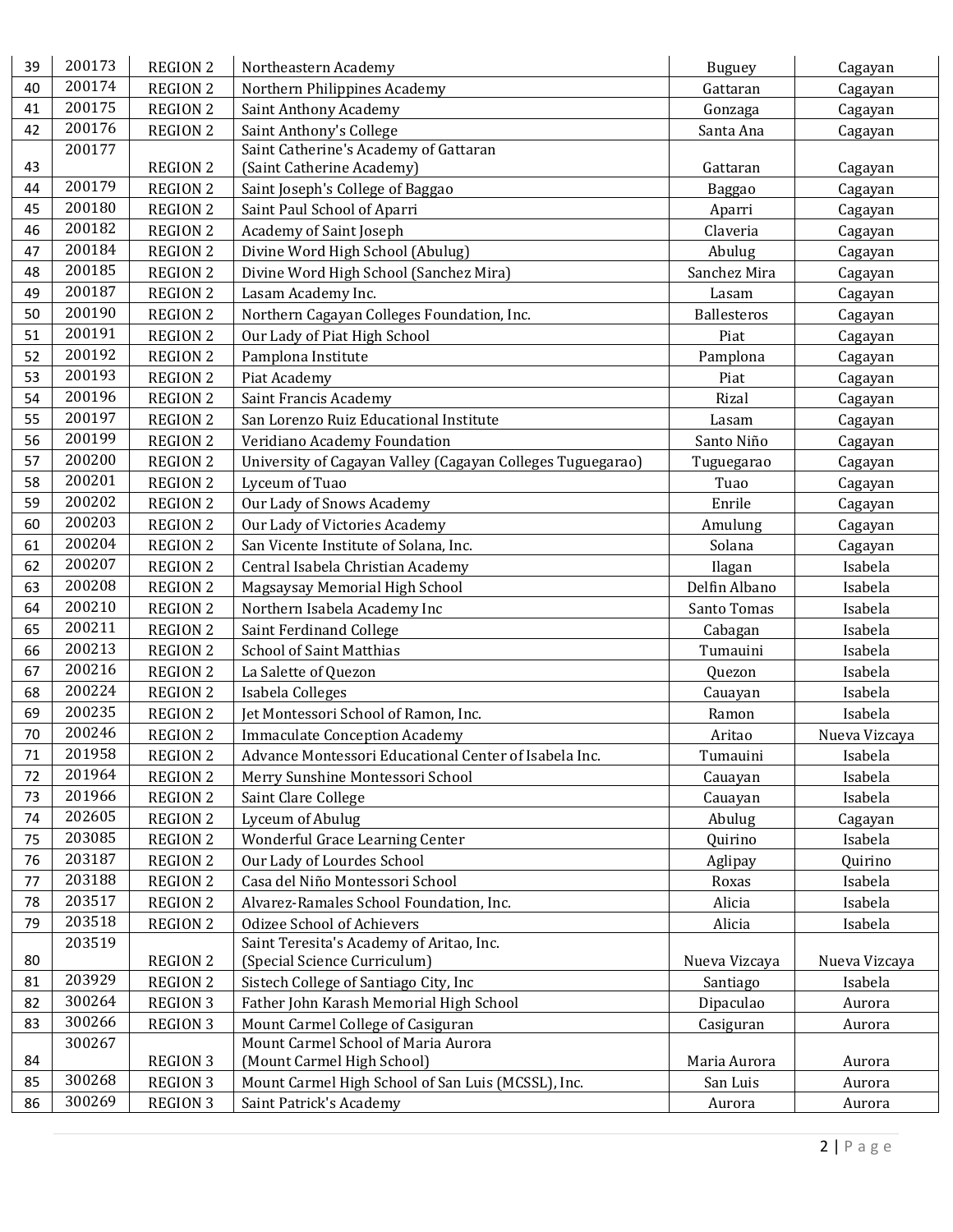| 87  | 300272           | <b>REGION 3</b>                    | Holy Rosary Parochial Institute of Orani Inc.         | Orani               | Bataan         |
|-----|------------------|------------------------------------|-------------------------------------------------------|---------------------|----------------|
| 88  | 300273           | <b>REGION 3</b>                    | <b>Jose Rizal Institute</b>                           | Orani               | Bataan         |
| 89  | 300276           | <b>REGION 3</b>                    | Saint Peter of Verona Academy                         | Hermosa             | Bataan         |
| 90  | 300284           | <b>REGION 3</b>                    | Liceo de Pulilan                                      | Pulilan             | Bulacan        |
| 91  | 300297           | <b>REGION 3</b>                    | <b>Holy Child Academy</b>                             | <b>Bustos</b>       | Bulacan        |
| 92  | 300302           | <b>REGION 3</b>                    | Marian College of Baliuag, Inc.                       | Baliuag             | <b>Bulacan</b> |
| 93  | 300303           | <b>REGION 3</b>                    | Mary and Jesus School                                 | <b>Bustos</b>       | Bulacan        |
| 94  | 300304           | <b>REGION 3</b>                    | Our Lady of Mount Carmel College                      | Baliuag             | Bulacan        |
| 95  | 300309           | <b>REGION 3</b>                    | Vicris School Inc.                                    | Baliuag             | <b>Bulacan</b> |
| 96  | 300310           | <b>REGION 3</b>                    | F.D. Roosevelt Memorial School Inc.                   | Angat               | <b>Bulacan</b> |
| 97  | 300312           | <b>REGION 3</b>                    | Lourdes College of Bulacan                            | Angat               | Bulacan        |
| 98  | 300314           | <b>REGION 3</b>                    | Norzagaray Academy, Inc.                              | Norzagaray          | Bulacan        |
| 99  | 300324           | <b>REGION 3</b>                    | <b>First City Providential College</b>                | <b>SJDM</b>         | Bulacan        |
| 100 | 300335           | <b>REGION 3</b>                    | Siena College of San Jose                             | <b>SIDM</b>         | Bulacan        |
| 101 | 300336           | <b>REGION 3</b>                    | Trinitas College Inc.                                 | Meycauayan          | Bulacan        |
|     | 300339           |                                    | Eulogio R. Dizon College of Nueva Ecija               |                     |                |
| 102 |                  | <b>REGION 3</b>                    | (World Citi Colleges - Guimba)                        | Guimba              | Nueva Ecija    |
| 103 | 300340           | <b>REGION 3</b>                    | Saint Pius X Institute of Nampicuan                   | Nampicuan           | Nueva Ecija    |
| 104 | 300351           | <b>REGION 3</b>                    | Saint Andrew's School of Pantabangan, Inc.            | Pantabangan         | Nueva Ecija    |
| 105 | 300386           | <b>REGION 3</b>                    | Divine Wisdom School of Palmayo Inc.                  | Floridablanca       | Pampanga       |
| 106 | 300399           | <b>REGION 3</b>                    | Adelle Grace Montessori School Inc.                   | Arayat              | Pampanga       |
| 107 | 300404           | <b>REGION 3</b>                    | Saint Joseph's Academy                                | Mexico              | Pampanga       |
| 108 | 300408           | <b>REGION 3</b>                    | Holy Child of Mary College                            | Masantol            | Pampanga       |
| 109 | 300428           | <b>REGION 3</b>                    | Moncada Catholic School                               | Moncada             | Tarlac         |
| 110 | 300435           | <b>REGION 3</b>                    | Saint Rose Catholic School                            | Paniqui             | Tarlac         |
| 111 | 300452           | <b>REGION 3</b>                    | Concepcion Catholic School                            | Concepcion          | Tarlac         |
| 112 | 300456           | <b>REGION 3</b>                    | Christ the King Catholic School                       | Olongapo            | Zambales       |
| 113 | 300459           | <b>REGION 3</b>                    | Saint Anthony's School of Matain, Inc.                | Subic               | Zambales       |
| 114 | 300462           | <b>REGION 3</b>                    | Saint Nicholas Academy of Castillejos, Inc.           | San Marcelino       | Zambales       |
| 115 | 300463           |                                    | <b>Carmel Academy</b>                                 |                     | Zambales       |
| 116 | 300467           | <b>REGION 3</b><br><b>REGION 3</b> | Northern Zambales College                             | Palauig<br>Masinloc | Zambales       |
| 117 | 300468           |                                    |                                                       |                     |                |
| 118 | 300470           | <b>REGION 3</b>                    | Palawig Academy Educational Foundation                | Palauig             | Zambales       |
|     | 300471           | <b>REGION 3</b>                    | Saint Columban's Montessori School                    | San Felipe          | Zambales       |
| 119 | 300474           | <b>REGION 3</b>                    | St. Vincent's Academy                                 | Candelaria          | Zambales       |
| 120 | 300475           | <b>REGION 3</b>                    | Santa Monica Parochial Institute of Botolan, Inc.     | Botolan             | Zambales       |
| 121 | 300476           | <b>REGION 3</b>                    | T.R. Yangco Educational Institute                     | San Antonio         | Zambales       |
| 122 | 300477           | <b>REGION 3</b>                    | Zambales Academy                                      | San Narciso         | Zambales       |
| 123 | 301982           | <b>REGION 3</b>                    | Zambales Central Institute                            | San Felipe          | Zambales       |
| 124 | 301993           | <b>REGION 3</b>                    | Saint Joseph's College of Balanga                     | Balanga             | Bataan         |
| 125 |                  | <b>REGION 3</b>                    | Notre Christi Academy of the Philippines              | <b>Bustos</b>       | Bulacan        |
| 126 | 302004<br>302007 | <b>REGION 3</b>                    | <b>Community of Learners Academy</b>                  | <b>SJDM</b>         | Bulacan        |
| 127 |                  | <b>REGION 3</b>                    | Genesis Christian Academy of San Jose Del Monte, Inc. | <b>SJDM</b>         | Bulacan        |
| 128 | 302014           | <b>REGION 3</b>                    | Lord's Grace Integrated School of Bulacan, Inc.       | <b>SJDM</b>         | Bulacan        |
| 129 | 302017           | <b>REGION 3</b>                    | Our Lady of Lourdes Academy                           | <b>SJDM</b>         | Bulacan        |
| 130 | 302026           | <b>REGION 3</b>                    | SJDM Cornerstone College, Inc.                        | <b>SJDM</b>         | Bulacan        |
| 131 | 302614           | <b>REGION 3</b>                    | Glory Dei Montessori School                           | Mayantoc            | Tarlac         |
| 132 | 302916           | <b>REGION 3</b>                    | Saint Joseph Academy of Bulacan                       | <b>SJDM</b>         | Bulacan        |
|     | 302918           |                                    | Kalinangan Integrated School (Saint Joseph Kalinangan |                     |                |
| 133 | 302955           | <b>REGION 3</b>                    | Integrated School, Inc.)                              | Angat               | Bulacan        |
| 134 |                  | <b>REGION 3</b>                    | Fernandez College of Arts and Technology              | Baliuag             | Bulacan        |
| 135 | 302994           | <b>REGION 3</b>                    | <b>Concepcion Holy Cross College</b>                  | Tarlac              | Concepcion     |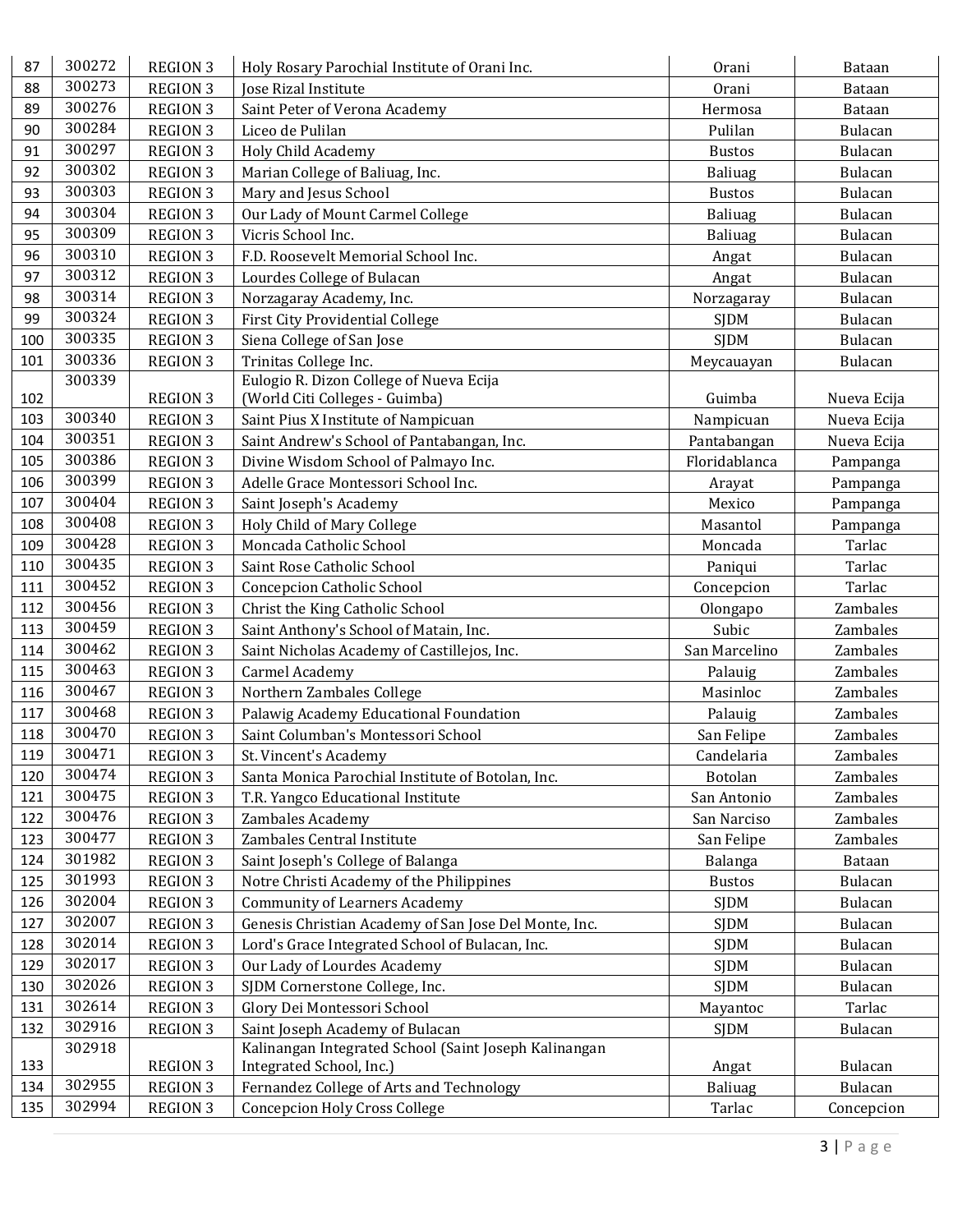| 136 | 303007 | <b>REGION 3</b>  | <b>First Progressive Academy</b>                              | <b>SJDM</b>    | Bulacan         |
|-----|--------|------------------|---------------------------------------------------------------|----------------|-----------------|
| 137 | 303033 | <b>REGION 3</b>  | Sanctuario of Saint Maria Theresa School                      | San Rafael     | Bulacan         |
| 138 | 303088 | <b>REGION 3</b>  | Mary Josette Academy                                          | Norzagaray     | Bulacan         |
|     | 303110 |                  | Nuestra Senora De Guadalupe Academy of Bulacan Inc.           |                |                 |
| 139 |        | <b>REGION 3</b>  | (Rafael Academy)                                              | Baliuag        | <b>Bulacan</b>  |
| 140 | 303127 | <b>REGION 3</b>  | Mary Chiles College of Arts and Sciences                      | Pulilan        | Bulacan         |
| 141 | 303130 | <b>REGION 3</b>  | Bulacan Central Christian School                              | <b>Bulacan</b> | Bulacan         |
| 142 | 303137 | <b>REGION 3</b>  | Colegio de Santo Niño de Bustos                               | <b>Bustos</b>  | Bulacan         |
| 143 | 303210 | <b>REGION 3</b>  | School of Mount Saint Mary                                    | San Miguel     | Bulacan         |
| 144 | 303220 | <b>REGION 3</b>  | Santa Isabel Montessori (N.E.), Inc.                          | San Antonio    | Nueva Ecija     |
| 145 | 303285 | <b>REGION 3</b>  | Mary Help of Christians School (Pampanga), Inc.               | Mabalacat      | Pampanga        |
| 146 | 303296 | <b>REGION 3</b>  | San Lorenzo Ruiz Diocesan Academy, Inc.                       | San Leonardo   | Nueva Ecija     |
| 147 | 303475 | <b>REGION 3</b>  | Bulacan College of Computer Science, Inc.                     | Baliuag        | Bulacan         |
| 148 | 303476 | <b>REGION 3</b>  | College of Subic Montessori Dinalupihan Campus                | Dinalupihan    | Bataan          |
|     | 303479 |                  | Our Lady of Fatima University - Pampanga (East Central        |                |                 |
| 149 |        | <b>REGION 3</b>  | Colleges)                                                     | San Fernando   | Pampanga        |
| 150 | 303480 | <b>REGION 3</b>  | Guagua National Colleges Montessori                           | Guagua         | Pampanga        |
| 151 | 303481 | <b>REGION 3</b>  | Holy Trinity School: Center of Catholic Education Inc.        | Porac          | Pampanga        |
| 152 | 303483 | <b>REGION 3</b>  | Maccim Royal Academy                                          | Lubao          | Pampanga        |
| 153 | 303484 | <b>REGION 3</b>  | Mother Teresa Academy of Marilao, Bulacan Inc.                | Marilao        | Bulacan         |
| 154 | 303485 | <b>REGION 3</b>  | Saint Catherine's Academy: Center of Catholic Education, inc. | Porac          | Pampanga        |
| 155 | 303486 | <b>REGION 3</b>  | Saint Dominic de Guzman School                                | Santa Maria    | Bulacan         |
| 156 | 303487 | <b>REGION 3</b>  | Saint Martin de Porres Catholic School                        | Guiguinto      | Bulacan         |
| 157 | 303489 | <b>REGION 3</b>  | San Benildo Integrated School Foundation (Baliuag) Inc.       | Baliuag        | Bulacan         |
|     | 303490 |                  | School of the Infant Jesus the Empowered Zone for Excellence  |                |                 |
| 158 |        | <b>REGION 3</b>  | in Education                                                  | Mabalacat      | Pampanga        |
| 159 | 303491 | <b>REGION 3</b>  | Siena College Hermosa Bataan                                  | Hermosa        | Bataan          |
| 160 | 303763 | <b>REGION 3</b>  | Baler Institute (Night High School)                           | Baler          | Aurora          |
| 161 | 303780 | <b>REGION 3</b>  | Siena College of San Jose Night High School Program           | <b>SJDM</b>    | Bulacan         |
| 162 | 303967 | <b>REGION 3</b>  | Bataan Heroes Memorial College, Inc.                          | Balanga        | Bataan          |
| 163 | 303968 | <b>REGION 3</b>  | Tarlac Scholastica High School                                | Tarlac         | Tarlac          |
| 164 | 303969 | <b>REGION 3</b>  | Saint Thomas Development Academy of Bulacan Inc.              | Santa Maria    | <b>Bulacan</b>  |
| 165 | 303970 | <b>REGION 3</b>  | Sta. Monica de Minalin Montessori School                      | Minalin        | Pampanga        |
| 166 | 303975 | <b>REGION 3</b>  | La Paz Christian Academy, Inc.                                | La Paz         | Tarlac          |
| 167 | 303976 | <b>REGION 3</b>  | Colegio de San Lorenzo de Pampanga                            | Macabebe       | Pampanga        |
| 168 | 303977 | <b>REGION 3</b>  | Solomon's Excellence Academy School                           | Quezon         | Nueva Ecija     |
| 169 | 303978 | <b>REGION 3</b>  | Centro de Malolos Institute, Inc.                             | Malolos        | Bulacan         |
| 170 | 400478 | <b>REGION 4A</b> | <b>Balayan Colleges</b>                                       | Balayan        | <b>Batangas</b> |
| 171 | 400479 | <b>REGION 4A</b> | Calaca Academy, Inc.                                          | Calaca         | <b>Batangas</b> |
| 172 | 400480 | <b>REGION 4A</b> | Calatagan Institute                                           | Calatagan      | <b>Batangas</b> |
| 173 | 400482 | <b>REGION 4A</b> | Dr. Francisco L. Calingasan Memorial Colleges Foundation Inc. | Tuy            | <b>Batangas</b> |
| 174 | 400493 | <b>REGION 4A</b> | Saint Anne Academy                                            | Lian           | <b>Batangas</b> |
| 175 | 400499 | <b>REGION 4A</b> | Lord Immanuel Institute Foundation Incorporated               | Lobo           | <b>Batangas</b> |
| 176 | 400500 | <b>REGION 4A</b> | Mabini College of Batangas                                    | Mabini         | <b>Batangas</b> |
| 177 | 400502 | <b>REGION 4A</b> | Saint Francis Academy of Mabini Batangas Inc                  | Mabini         | <b>Batangas</b> |
|     | 400510 |                  |                                                               | Mataas na      |                 |
| 178 |        | <b>REGION 4A</b> | La Purisima Concepcion Academy                                | Kahoy          | <b>Batangas</b> |
| 179 | 400516 | <b>REGION 4A</b> | Our Lady of Fatima Educational System Inc                     | Balete         | <b>Batangas</b> |
| 180 | 400522 | <b>REGION 4A</b> | Batangas College of Arts and Science, Inc.                    | Lipa           | <b>Batangas</b> |
| 181 | 400531 | <b>REGION 4A</b> | The Lipa Grace Academy, Inc.                                  | Lipa           | <b>Batangas</b> |
| 182 | 400538 | <b>REGION 4A</b> | Saint Joseph College of Rosario, Batangas, Inc.               | Rosario        | <b>Batangas</b> |
| 183 | 400557 | <b>REGION 4A</b> | Saint Augustine School                                        | Tanza          | Cavite          |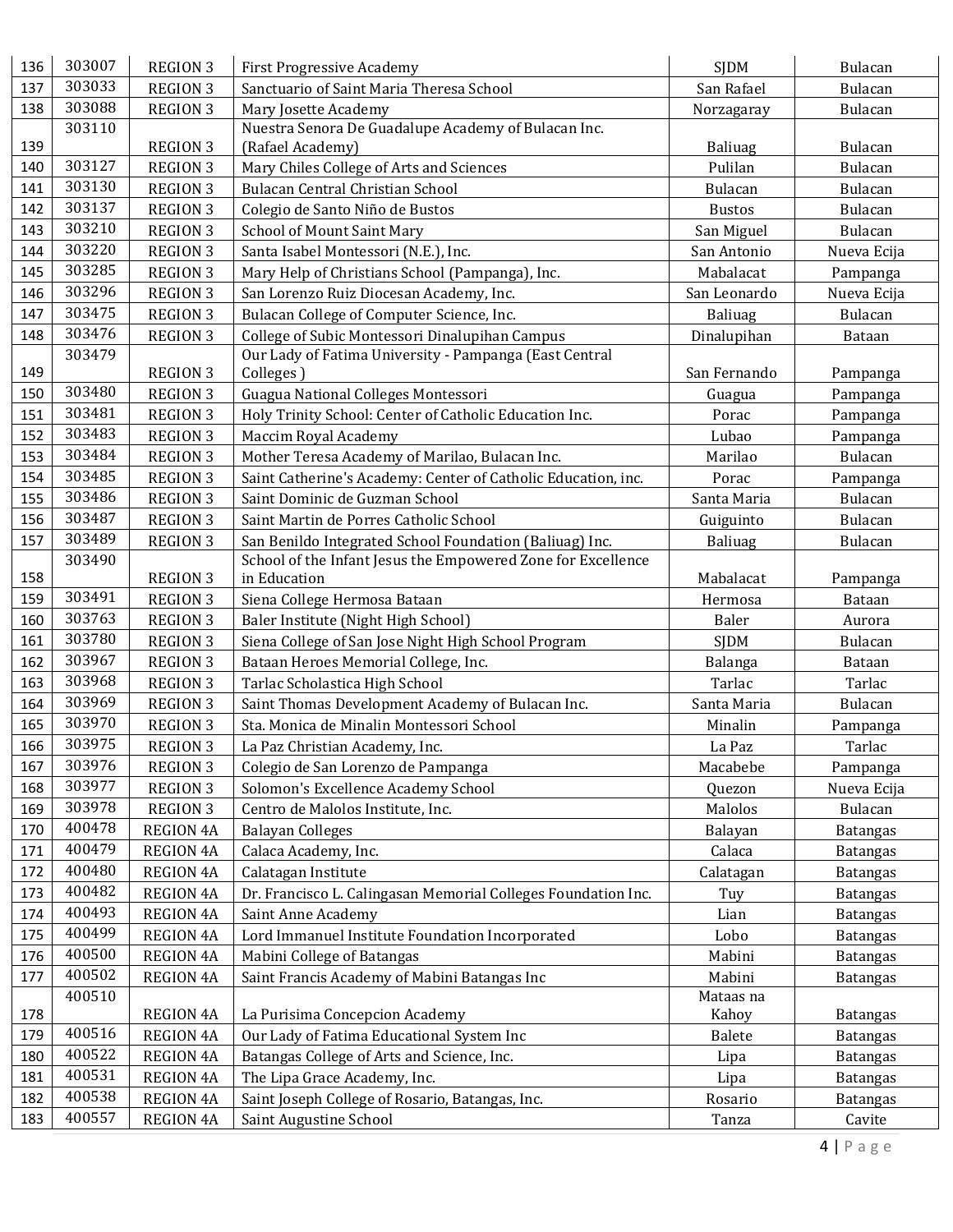| 184 | 400560 | <b>REGION 4A</b> | Saint Jude Parish School                                    | <b>Trece Martires</b> | Cavite          |
|-----|--------|------------------|-------------------------------------------------------------|-----------------------|-----------------|
| 185 | 400571 | <b>REGION 4A</b> | Saint Gregory Academy                                       | Indang                | Cavite          |
| 186 | 400604 | <b>REGION 4A</b> | Marcelino Fule Memorial College                             | Alaminos              | Laguna          |
| 187 | 400610 | <b>REGION 4A</b> | Colegio Santa Isabel of Laguna Inc.                         | Siniloan              | Laguna          |
| 188 | 400615 | <b>REGION 4A</b> | Liceo de Pagsanjan                                          | Pagsanjan             | Laguna          |
| 189 | 400616 | <b>REGION 4A</b> | Liceo de Pakil                                              | Pakil                 | Laguna          |
| 190 | 400626 | <b>REGION 4A</b> | M.S. Enverga Academy Foundation, Inc.                       | Sampaloc              | Quezon          |
| 191 | 400639 | <b>REGION 4A</b> | The Lady Mediatrix Institute, Inc.                          | Candelaria            | Quezon          |
| 192 | 400643 | <b>REGION 4A</b> | Manuel S. Enverga University Foundation Candelaria, Inc.    | Candelaria            | Quezon          |
| 193 | 400644 | <b>REGION 4A</b> | Our Lady of Mount Carmel Seminary                           | Sariaya               | Quezon          |
| 194 | 400647 | <b>REGION 4A</b> | Saint Francis High School                                   | Sariaya               | Quezon          |
| 195 | 400649 | <b>REGION 4A</b> | Saint Joseph Academy of Sariaya, Quezon (SJASQ)             | Sariaya               | Quezon          |
| 196 | 400665 | <b>REGION 4A</b> | Guinayangan Academy                                         | Guinayangan           | Quezon          |
| 197 | 400670 | <b>REGION 4A</b> | Montessori of the Infant Jesus                              | Tagkawayan            | Quezon          |
| 198 | 402226 | <b>REGION 4A</b> | Blue Isle Integrated School, Inc.                           | Santo Tomas           | <b>Batangas</b> |
| 199 | 402232 | <b>REGION 4A</b> | Tanauan Institute                                           | Tanauan               | <b>Batangas</b> |
| 200 | 402235 | <b>REGION 4A</b> | New Era University                                          | Lipa                  | <b>Batangas</b> |
| 201 | 402236 | <b>REGION 4A</b> | Rosario Advent High School, Inc.                            | Rosario               | <b>Batangas</b> |
| 202 | 402237 | <b>REGION 4A</b> | The Mabini Academy                                          | Lipa                  | <b>Batangas</b> |
| 203 | 402241 | <b>REGION 4A</b> | Queen's Row Integrated Science School, Inc.                 | Bacoor                | Cavite          |
| 204 | 402243 | <b>REGION 4A</b> | Saint John Fisher School Inc.                               | Bacoor                | Cavite          |
| 205 | 402274 | <b>REGION 4A</b> | Saint Odilard School                                        | Imus                  | Cavite          |
| 206 | 402285 | <b>REGION 4A</b> | IETI College of Science and Technology                      | San Pedro             | Laguna          |
| 207 | 402312 | <b>REGION 4A</b> | Escuela de Brigida Montessori Inc.                          | Bay                   | Laguna          |
| 208 | 402322 | <b>REGION 4A</b> | North Marie Montessori Academy Inc.                         | Calamba               | Laguna          |
| 209 | 402327 | <b>REGION 4A</b> | Saint John Colleges                                         | Calamba               | Laguna          |
| 210 | 402337 | <b>REGION 4A</b> | <b>Banahaw Institute</b>                                    | Magdalena             | Laguna          |
| 211 | 402338 | <b>REGION 4A</b> | Blessed James Cusmano Academy, Inc.                         | Mabitac               | Laguna          |
| 212 | 402354 | <b>REGION 4A</b> | Mary Immaculate Parochial School of Macalelon, Inc.         | Macalelon             | Quezon          |
| 213 | 402359 | <b>REGION 4A</b> | Our Lady of Lourdes Academy of Tagkawayan, Inc.             | Tagkawayan            | Quezon          |
| 214 | 402363 | <b>REGION 4A</b> | Colegio de San Clemente                                     | Angono                | Rizal           |
| 215 | 402365 | <b>REGION 4A</b> | Juan Sumulong Memorial School System                        | Taytay                | Rizal           |
| 216 | 402373 | <b>REGION 4A</b> | Jiane Therese School, Inc.                                  | Jala                  | Rizal           |
| 217 | 402386 | <b>REGION 4A</b> | Sumulong Memorial High School                               | Antipolo              | Rizal           |
| 218 | 402392 | <b>REGION 4A</b> | Saviour School, Inc.                                        | Antipolo              | Rizal           |
| 219 | 402552 | <b>REGION 4A</b> | Lobo Institute Inc.                                         | Lobo                  | <b>Batangas</b> |
| 220 | 402557 | <b>REGION 4A</b> | Holy Child Jesus Montessori School of Dasmariñas            | Dasmariñas            | Cavite          |
| 221 | 402558 | <b>REGION 4A</b> | Jesu Mari School, Inc.                                      | Dasmariñas            | Cavite          |
| 222 | 402576 | <b>REGION 4A</b> | Colegio Monterei de Pila                                    | Pili                  | Laguna          |
| 223 | 402580 | <b>REGION 4A</b> | Saint Anne College                                          | Lucena                | Quezon          |
| 224 | 402583 | <b>REGION 4A</b> | San Francisco Parochial Academy                             | San Francisco         | Quezon          |
| 225 | 402593 | <b>REGION 4A</b> | Greenfield Montessori School (Jalajala, Rizal) Incorporated | Jala-jala             | Rizal           |
| 226 | 402595 | <b>REGION 4A</b> | Saint Therese School of Tanay Inc                           | Tanay                 | Rizal           |
| 227 | 402718 | <b>REGION 4A</b> | Vel Maris School                                            | Dasmariñas            | Cavite          |
| 228 | 402975 | <b>REGION 4A</b> | Colegio de San Francisco                                    | <b>General Trias</b>  | Cavite          |
| 229 | 402983 | <b>REGION 4A</b> | Mater Dei Academy                                           | Tagaytay              | Cavite          |
| 230 | 403065 | <b>REGION 4A</b> | Saint Therese School of Arts and Science, Inc.              | Pila                  | Laguna          |
| 231 | 403154 | <b>REGION 4A</b> | John Paul Integrated Montessori School of Jalajala Inc.     | Jala-jala             | Rizal           |
| 232 | 403273 | <b>REGION 4A</b> | Our Lady of the Holy Rosary School                          | Tanza                 | Cavite          |
| 233 | 403297 | <b>REGION 4A</b> | Golden Sunbeams Christian School                            | Antipolo              | Rizal           |
| 234 | 403418 | REGION 4A        | Academia Primera School                                     | Imus                  | Cavite          |
|     |        |                  |                                                             |                       |                 |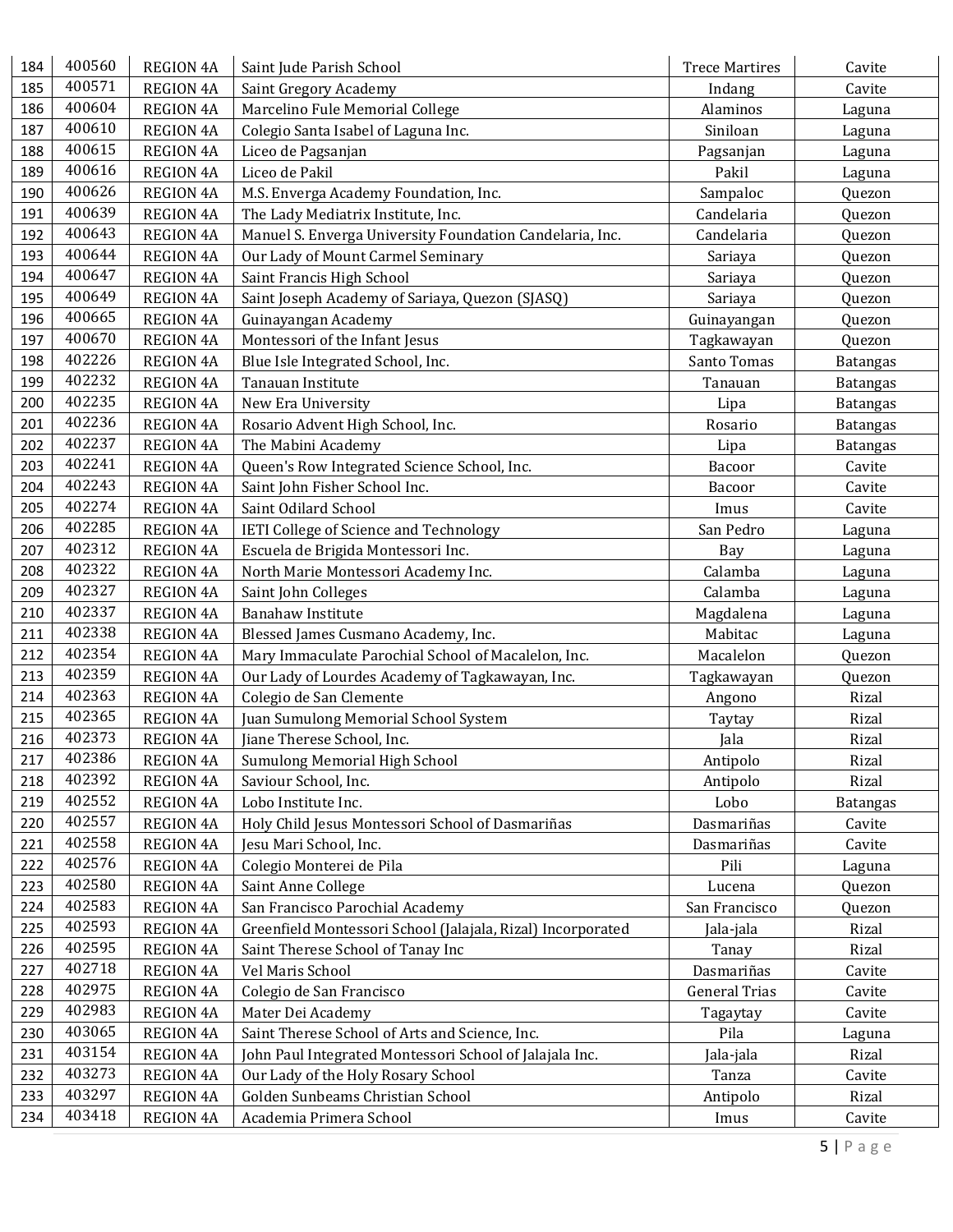| 235 | 403419 | <b>REGION 4A</b> | <b>Blessed School of Salitran</b>                              | Dasmariñas            | Cavite                 |
|-----|--------|------------------|----------------------------------------------------------------|-----------------------|------------------------|
| 236 | 403420 | <b>REGION 4A</b> | Caritas Don Bosco School                                       | Biñan                 | Laguna                 |
| 237 | 403421 | <b>REGION 4A</b> | Galilee Academy Inc.                                           | Rosario               | Cavite                 |
| 238 | 403422 | <b>REGION 4A</b> | Gratia de Regina School, Inc.                                  | San Pascual           | <b>Batangas</b>        |
| 239 | 403425 | <b>REGION 4A</b> | Holy Nazarene Christian School and SPED Center of Cavite, Inc. | Tanza                 | Cavite                 |
| 240 | 403426 | <b>REGION 4A</b> | Infant Jesus Montessori Center Annex 1                         | Cabuyao               | Laguna                 |
| 241 | 403427 | <b>REGION 4A</b> | Infant Jesus Montessori Center Annex 2                         | Cabuyao               | Laguna                 |
| 242 | 403428 | <b>REGION 4A</b> | Islamic Studies, Call and Guidance School                      | Dasmariñas            | Cavite                 |
| 243 | 403429 | <b>REGION 4A</b> | Jesus the Heart of God Christian Academy Inc - Salawag Branch  | Dasmariñas            | Cavite                 |
| 244 | 403430 | <b>REGION 4A</b> | Legacy of Wisdom Academy of Dasmarinas, Inc.                   | Dasmariñas            | Cavite                 |
| 245 | 403431 | <b>REGION 4A</b> | Lorenzo Ruiz de Manila School                                  | Cainta                | Rizal                  |
| 246 | 403432 | <b>REGION 4A</b> | Lyceum of the Philippines - Laguna, Inc                        | Calamba               | Laguna                 |
| 247 | 403435 | <b>REGION 4A</b> | MKA College and Institute of Technology, Inc.                  | Rosario               | <b>Batangas</b>        |
| 248 | 403437 | <b>REGION 4A</b> | Nicolites Montessori School, Inc.                              | Nasugbu               | <b>Batangas</b>        |
| 249 | 403438 | <b>REGION 4A</b> | Parokya ni San Jose Educational Foundation Inc.                | Alfonso               | Cavite                 |
| 250 | 403439 | <b>REGION 4A</b> | Queen Anne School                                              | Santa Rosa            | Laguna                 |
| 251 | 403440 | <b>REGION 4A</b> | Queen Anne School of Dasmariñas                                | Dasmariñas            | Cavite                 |
| 252 | 403441 | <b>REGION 4A</b> | Raises Montessori Academe Pantok Branch                        | Binangonan            | Rizal                  |
| 253 | 403443 | <b>REGION 4A</b> | Sacred Heart Villa School Inc                                  | Silang                | Cavite                 |
| 254 | 403445 | <b>REGION 4A</b> | Saint Ignatius Parochial School                                | General Luna          | Quezon                 |
| 255 | 403446 | <b>REGION 4A</b> | Saint Jerome Integrated School of Cabuyao                      | Cabuyao               | Laguna                 |
| 256 | 403447 | <b>REGION 4A</b> | Saint John Fisher School                                       | Imus                  | Cavite                 |
| 257 | 403448 | <b>REGION 4A</b> | Saint Michael the Archangel School of Rizal, Inc.              | Taytay                | Rizal                  |
| 258 | 403449 | <b>REGION 4A</b> | Saint Thomas Becket Academy (Academia de Regina, Inc.)         | <b>Trece Martires</b> | Cavite                 |
| 259 | 403450 | <b>REGION 4A</b> | Saint Vincent de Paul College                                  | Bacoor                | Cavite                 |
| 260 | 403451 | <b>REGION 4A</b> | San Francisco de Malabon Parochial School                      | <b>General Trias</b>  | Cavite                 |
| 261 | 403452 | <b>REGION 4A</b> | Sunrise Development School of Tanay, Inc.                      | Tanay                 | Rizal                  |
| 262 | 403453 | <b>REGION 4A</b> | Yong Ji International School, Inc.                             | <b>General Trias</b>  | Cavite                 |
| 263 | 403828 | <b>REGION 4A</b> | Blessings in the Word Fellowship School, Inc.                  | Tagaytay              | Cavite                 |
| 264 | 404113 | <b>REGION 4A</b> | Morning Dew Montessori School, Inc.                            | Cainta                | Rizal                  |
| 265 | 404114 | <b>REGION 4A</b> | St. Martha Montessori School- Barcelona Inc.                   | Imus                  | Cavite                 |
| 266 | 404218 | <b>REGION 4A</b> | Our Lady Queen of the World Christian Academy, Inc.            | San Mateo             | Rizal                  |
| 267 | 424038 | <b>REGION 4A</b> | Victory Elijah Christian College                               | Antipolo              | Rizal                  |
| 268 | 424040 | <b>REGION 4A</b> | St. Dominic Savio School of Calamba, Inc.                      | Calamba               | Laguna                 |
| 269 | 424041 | <b>REGION 4A</b> | Tierra Monte Integrated School                                 | San Mateo             | Rizal                  |
| 270 | 424043 | <b>REGION 4A</b> | Kids' World Christian Academy, Inc.                            | San Mateo             | Rizal                  |
| 271 | 500776 | <b>REGION 5</b>  | Saint Louise de Marillac School of Tabaco                      | Tabaco                | Albay                  |
| 272 | 500792 | <b>REGION 5</b>  | Saint Benedict's Academy                                       | Guinobatan            | Albay                  |
| 273 | 500806 | <b>REGION 5</b>  | Saint Francis Parochial School                                 | Talisay               | <b>Camarines Norte</b> |
| 274 | 500809 | <b>REGION 5</b>  | Southern Tagalog Rural High School                             | Daet                  | <b>Camarines Norte</b> |
| 275 | 500814 | <b>REGION 5</b>  | Pasacao Academy Inc.                                           | Pasacao               | Camarines Sur          |
| 276 | 500861 | <b>REGION 5</b>  | <b>Holy Name Academy</b>                                       | Palanas               | Masbate                |
| 277 | 500879 | <b>REGION 5</b>  | Holy Spirit Academy of Irosin                                  | Irosin                | Sorsogon               |
| 278 | 500883 | <b>REGION 5</b>  | Saint Louise de Marillac College of Sorsogon Gubat Campus      | Gubat                 | Sorsogon               |
| 279 | 500885 | <b>REGION 5</b>  | Saint Louise de Marillac School of Bulan                       | <b>Bulan</b>          | Sorsogon               |
| 280 | 502058 | <b>REGION 5</b>  | Maba Computer Oriented High School                             | Legazpi               | Albay                  |
| 281 | 502061 | <b>REGION 5</b>  | Saint Raphael Academy                                          | Legazpi               | Albay                  |
| 282 | 502063 | <b>REGION 5</b>  | <b>Camarines Norte College</b>                                 | Labo                  | <b>Camarines Norte</b> |
| 283 | 502071 | <b>REGION 5</b>  | <b>University of Nueva Caceres</b>                             | Naga                  | Camarines Sur          |
| 284 | 502079 | <b>REGION 5</b>  | <b>Immaculate Heart of Mary School</b>                         | Bulusan               | Sorsogon               |
| 285 | 503474 | <b>REGION 5</b>  | Partido Mission Academy, Inc.                                  | Tigaon                | Camarines Sur          |
|     |        |                  |                                                                |                       |                        |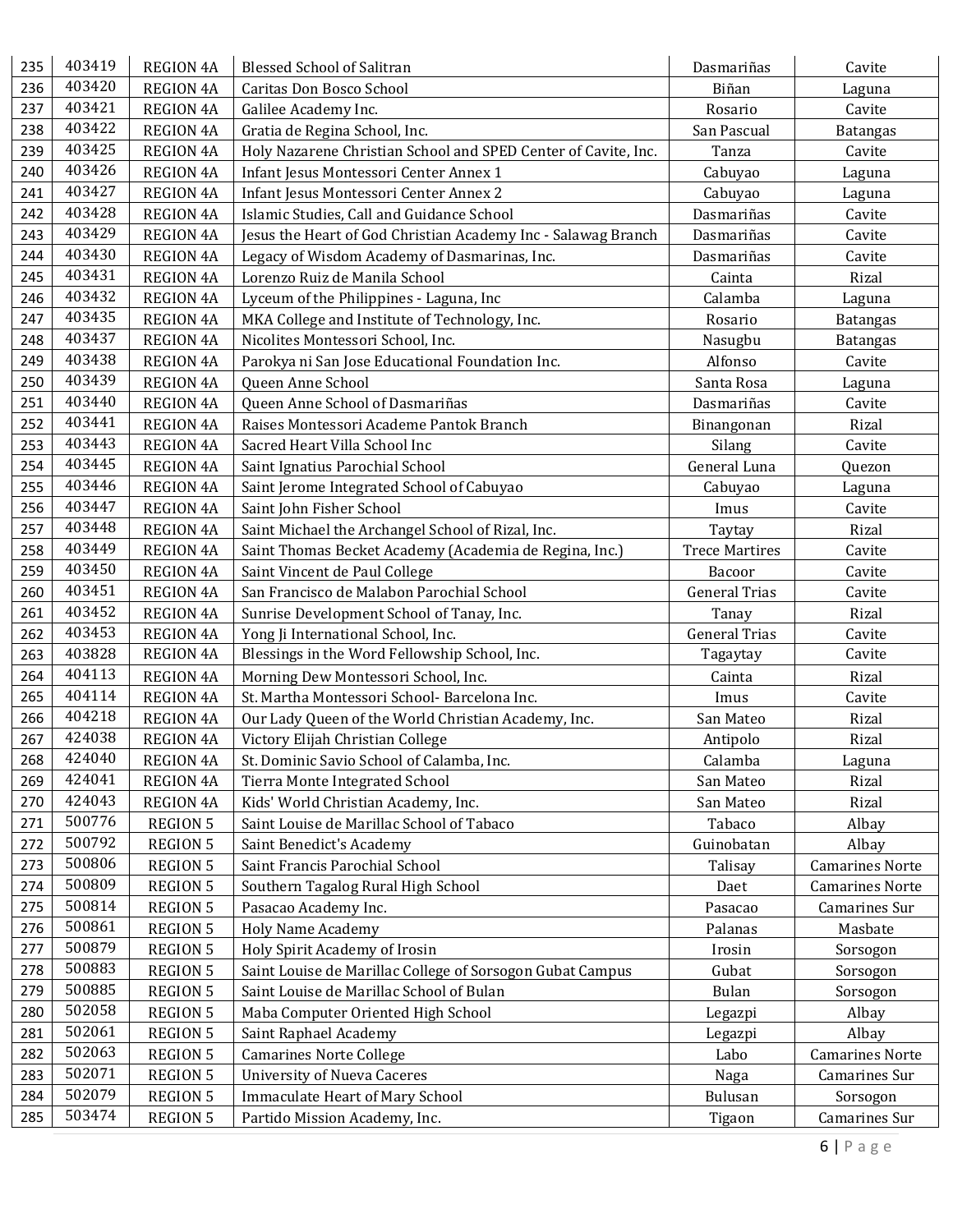| 286 | 504006 | <b>REGION 5</b> | Liceo de San Pedro Calungsod                                 | Cataingan             | Masbate           |
|-----|--------|-----------------|--------------------------------------------------------------|-----------------------|-------------------|
| 287 | 504007 | <b>REGION 5</b> | Nazareth Institute of Alfonso (Batuan Branch)                | Batuan                | Masbate           |
| 288 | 600959 | REGION 6        | Mary Immaculate Academy                                      | Calinog               | Iloilo            |
| 289 | 600961 | REGION 6        | Saint Julian Academy                                         | Janiuay               | Iloilo            |
| 290 | 600966 | REGION 6        | St. Augustine Catholic School - Dumangas, Inc.               | Dumangas              | Iloilo            |
| 291 | 601006 | REGION 6        | Colegio de Santa Rita de San Carlos, Inc.                    | San Carlos            | Negros Occidental |
| 292 | 601007 | <b>REGION 6</b> | Colegio de Santo Tomas-Recoletos                             | San Carlos            | Negros Occidental |
| 293 | 601011 | REGION 6        | Tañon College                                                | San Carlos            | Negros Occidental |
| 294 | 601019 | REGION 6        | Jack and Jill Schools/Castleson, Inc.                        | <b>Victorias City</b> | Negros Occidental |
| 295 | 601020 | REGION 6        | Murcia Open Bible Christian Academy, Inc.                    | Murcia                | Negros Occidental |
| 296 | 601024 | REGION 6        | Silay Institute, Inc.                                        | Silay                 | Negros Occidental |
| 297 | 601030 | REGION 6        | Our Lady of Purity Academy, Inc                              | San Enrique           | Negros Occidental |
| 298 | 601032 | REGION 6        | Calvary Baptist Academy of Pontevedra, Inc.                  | Pontevedra            | Negros Occidental |
| 299 | 601036 | REGION 6        | Fundamental Baptist Christian School, Inc.                   | Hinigaran             | Negros Occidental |
| 300 | 601040 | REGION 6        | Nuestra Señora de las Nieves, Inc.                           | Himamaylan            | Negros Occidental |
| 301 | 601042 | REGION 6        | San Blas Academy, Inc.                                       | Binalbagan            | Negros Occidental |
| 302 | 601044 | REGION 6        | San Ramon Catholic School, Inc.                              | Himamaylan            | Negros Occidental |
| 303 | 601046 | REGION 6        | Stella Maris Academy of Himamaylan Inc.                      | Himamaylan            | Negros Occidental |
| 304 | 601047 | REGION 6        | Cabarrus Catholic College, Inc.                              | Sipalay               | Negros Occidental |
| 305 | 601048 | REGION 6        | Dancalan Private Academy, Inc.                               | Ilog                  | Negros Occidental |
| 306 | 601051 | REGION 6        | <b>Holy Rosary Academy</b>                                   | Sipalay               | Negros Occidental |
| 307 | 601052 | REGION 6        | Ilog Catholic High School, Inc.                              | Ilog                  | Negros Occidental |
| 308 | 601059 | REGION 6        | Our Lady of Sorrows Academy                                  | Hinoba-an             | Negros Occidental |
| 309 | 601060 | REGION 6        | St. Columban's Academy of Cauayan, Negros Occ., Inc.         | Cauayan               | Negros Occidental |
| 310 | 601061 | <b>REGION 6</b> | St Joseph High School Inayauan Cauayan Negros Occidental Inc | Cauayan               | Negros Occidental |
| 311 | 601062 | REGION 6        | Saint Michael's Academy, Inc.                                | Hinoba-an             | Negros Occidental |
| 312 | 601065 | REGION 6        | Immaculate Conception Academy of Dancalan, Inc.              | Bacolod               | Negros Occidental |
| 313 | 601081 | REGION 6        | <b>STI West Negros University</b>                            | Bacolod               | Negros Occidental |
| 314 | 602957 | REGION 6        | Saint Sebastian International School                         | Bacolod               | Negros Occidental |
| 315 | 603462 | REGION 6        | Daile's Franciscan Learning Institute                        | Panitan               | Capiz             |
| 316 | 603463 | REGION 6        | Guimaras Baptist Academy, Inc                                | Jordan                | Guimaras          |
| 317 | 603464 | REGION 6        | Immaculate Conception Parochial School-Iloilo Inc.           | Oton                  | Iloilo            |
| 318 | 603465 | <b>REGION 6</b> | Sacred Heart de Iloilo                                       | Pavia                 | Iloilo            |
|     | 603466 |                 |                                                              | Salvador              |                   |
| 319 |        | <b>REGION 6</b> | Saint Mary of the Lake Mission School, Inc.                  | Benedicto             | Negros Occidental |
| 320 | 604077 | REGION 6        | John B. Lacson Colleges Foundation Bacolod                   | Bacolod               | Negros Occidental |
| 321 | 604079 | REGION 6        | <b>Hercor College</b>                                        | Roxas                 | Capiz             |
| 322 | 701117 | REGION 7        | <b>Immaculate Academy</b>                                    | Duero                 | Bohol             |
| 323 | 701125 | <b>REGION 7</b> | San Miguel Academy                                           | Jagna                 | Bohol             |
| 324 | 701141 | <b>REGION 7</b> | Perpetual Succour Academy Inc                                | Malabuyoc             | Cebu              |
| 325 | 701143 | <b>REGION 7</b> | Saint James Academy Incorporated                             | Badian                | Cebu              |
| 326 | 701147 | REGION 7        | Saint Peter Academy of Alegria, Inc.                         | Alegria               | Cebu              |
| 327 | 701153 | <b>REGION 7</b> | Saint Anthony Academy of Tuburan Inc                         | Tuburan               | Cebu              |
| 328 | 701163 | <b>REGION 7</b> | Saint Paul Academy                                           | Bantayan              | Cebu              |
| 329 | 701164 | <b>REGION 7</b> | Saint Paul School of Medellin                                | Medellin              | Cebu              |
| 330 | 701168 | REGION 7        | Campillo Progressive School, Inc.                            | San Francisco         | Cebu              |
| 331 | 701171 | <b>REGION 7</b> | Gabriel Jurado Foundation School, Inc.                       | Catmon                | Cebu              |
| 332 | 701173 | <b>REGION 7</b> | Immaculate Conception Institute of Tudela, Inc.              | Tudela                | Cebu              |
| 333 | 701178 | <b>REGION 7</b> | University of the Visayas - Compostela Campus                | Compostela            | Cebu              |
| 334 | 701192 | REGION 7        | Diaz College (East Negros Institute, Inc)                    | Tanjay                | Negros Oriental   |
| 335 | 701213 | <b>REGION 7</b> | <b>CBD</b> College                                           | Cebu City             | Cebu              |
|     |        |                 |                                                              |                       |                   |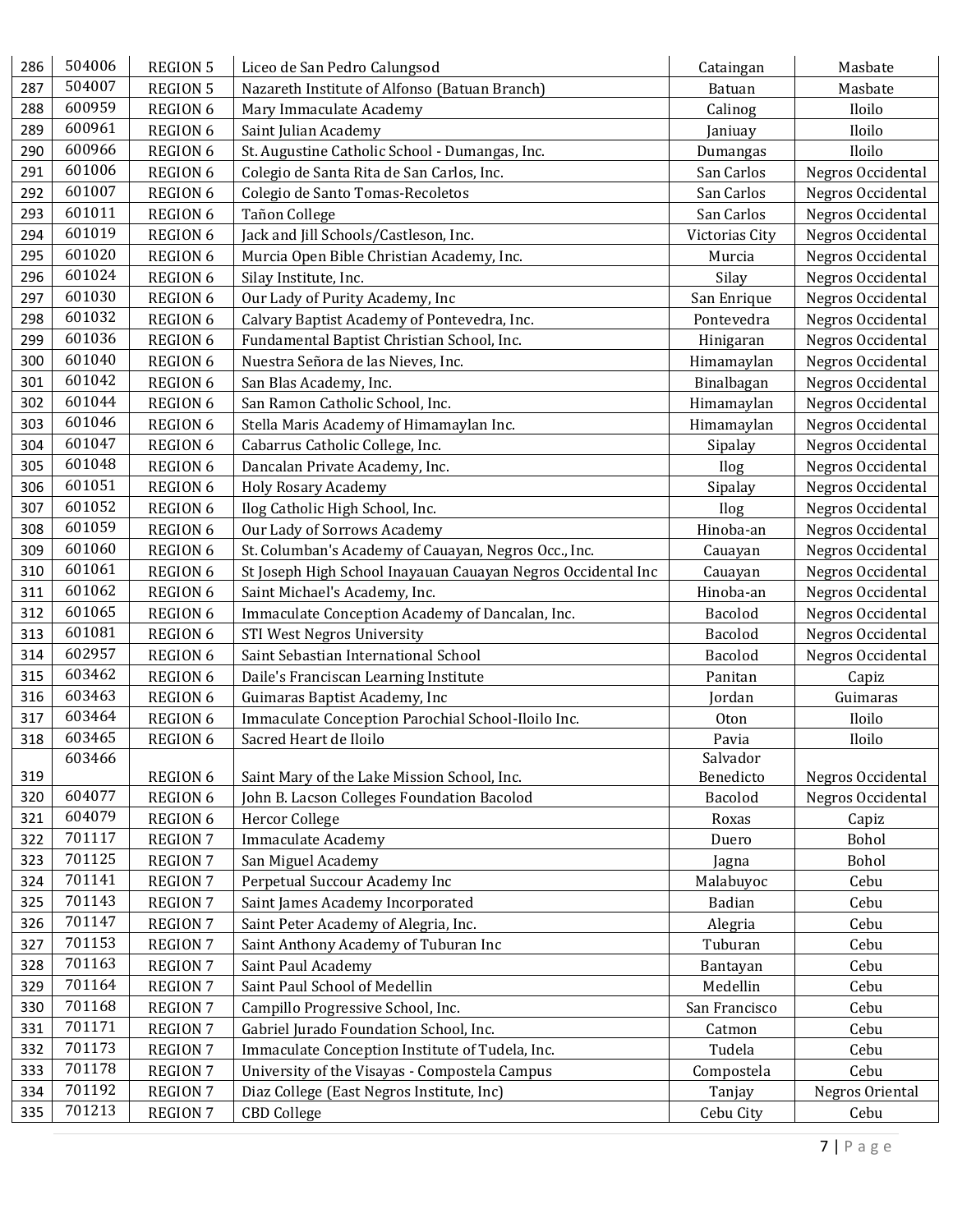|     | 702089 |                 | East Visayan Academy of the Seventh Day Adventist (Adventist |                |                      |
|-----|--------|-----------------|--------------------------------------------------------------|----------------|----------------------|
| 336 |        | <b>REGION 7</b> | Academy-Cebu, Inc.)                                          | Talisay        | Cebu                 |
| 337 | 702093 | <b>REGION 7</b> | Cherubs Academy, Inc.                                        | Ronda          | Cebu                 |
| 338 | 702098 | <b>REGION 7</b> | Camotes Hillside Academy                                     | Poro           | Cebu                 |
| 339 | 702100 | <b>REGION 7</b> | Passionist Sisters' School                                   | Catmon         | Cebu                 |
| 340 | 702101 | <b>REGION 7</b> | Lyceum de San Sebastian                                      | Compostela     | Cebu                 |
| 341 | 702104 | <b>REGION 7</b> | University of the Visayas - Danao Campus                     | Danao          | Cebu                 |
| 342 | 702107 | <b>REGION 7</b> | Advance Institute of Technology Inc. of Lapulapu City        | Lapu-Lapu City | Cebu                 |
| 343 | 702110 | <b>REGION 7</b> | EMD Carmelite School Foundation Inc. (Main Campus)           | Lapu-Lapu City | Cebu                 |
| 344 | 702115 | <b>REGION 7</b> | Nissi Academy, Inc.                                          | Lapu-Lapu City | Cebu                 |
| 345 | 702124 | <b>REGION 7</b> | Saint Isidore the Farmer Catholic School Lazi Siquijor Inc   | Lazi           | Siquijor             |
| 346 | 702668 | <b>REGION 7</b> | Cebu Sacred Heart College Incorporated                       | Talisay        | Cebu                 |
| 347 | 702693 | <b>REGION 7</b> | Padre Pio Child Development School                           | Danao          | Cebu                 |
| 348 | 702796 | <b>REGION 7</b> | EMD Carmelite School Foundation Inc. (East Campus)           | Lapu-Lapu City | Cebu                 |
| 349 | 703035 | <b>REGION 7</b> | Luke Christian Institute Inc (Compostela Branch)             | Compostela     | Cebu                 |
| 350 | 703319 | <b>REGION 7</b> | University of San Jose-Recoletos (Balamban Campus)           | Balamban       | Cebu                 |
| 351 | 703504 | <b>REGION 7</b> | Arbasto Foundation, Inc.                                     | Panglao        | Bohol                |
| 352 | 703505 | <b>REGION 7</b> | Asian Learning Center Pajo                                   | Lapu-Lapu City | Cebu                 |
| 353 | 703507 | <b>REGION 7</b> | <b>Bohol International Learning Center</b>                   | Cortes         | Bohol                |
| 354 | 703508 | <b>REGION 7</b> | Dr. Caridad C. Labe Education Center of Excellence           |                | Cebu                 |
| 355 | 703510 |                 |                                                              | Lapu-Lapu City |                      |
|     | 703512 | <b>REGION 7</b> | Presentation of Mary School of Clarin, Inc.                  | Clarin         | Bohol                |
| 356 | 703513 | <b>REGION 7</b> | St Bernardinus for Educational Advancement Foundation, Inc.  | Toledo         | Cebu                 |
| 357 |        | <b>REGION 7</b> | Saint Cecilia's College-Cebu                                 | Talisay        | Cebu                 |
| 358 | 703514 | <b>REGION 7</b> | Saint Thomas Aquinas School of Lawaan (Montessori) Inc.      | Talisay        | Cebu                 |
| 359 | 703516 | <b>REGION 7</b> | San Roque Child Development School                           | Cordoba        | Cebu                 |
| 360 | 703805 | <b>REGION 7</b> | Catherina Cittadini (Saint Louis) School                     | Dumaguete      | Negros Oriental      |
| 361 | 704029 | <b>REGION 7</b> | Our Lady of Fatima Learning Academy of Minglanilla Inc.      | Minglanilla    | Cebu                 |
| 362 | 704030 | <b>REGION 7</b> | St. John Paul II Cognition School Inc.                       | Mandaue        | Cebu                 |
| 363 | 704038 | <b>REGION 7</b> | Soongsil Agapia International High School                    | Dumaguete      | Negros Oriental      |
| 364 | 801224 | <b>REGION 8</b> | Cathedral School of La Naval                                 | Naval          | Biliran              |
| 365 | 801284 | <b>REGION 8</b> | Saint Francis College                                        | Allen          | Northern Samar       |
| 366 | 801302 | <b>REGION 8</b> | Celestino A. Ablas Sr. Academy                               | Southern Leyte | San Francisco        |
| 367 | 802140 | <b>REGION 8</b> | <b>Sacred Heart Seminary</b>                                 | Palo           | Leyte                |
| 368 | 803016 | <b>REGION 8</b> | Sacred Heart School, Inc.                                    | Tacloban       | Leyte                |
| 369 | 804077 | <b>REGION 8</b> | Tan Ting Bing Memorial Colleges Foundation, Inc.             | San Isidro     | Northern Samar       |
|     | 901360 |                 |                                                              |                | Zamboanga del        |
| 370 |        | <b>REGION 9</b> | Good Shepherd Mission School                                 | Zamboanga      | Sur                  |
|     | 902158 |                 |                                                              |                | Zamboanga del        |
| 371 | 902694 | <b>REGION 9</b> | Zamboanga Chong Hua High School                              | Zamboanga      | Sur<br>Zamboanga del |
| 372 |        | <b>REGION 9</b> | HMIJ Foundation Philippine Islamic College                   | Zamboanga      | Sur                  |
|     | 903122 |                 |                                                              |                | Zamboanga del        |
| 373 |        | <b>REGION 9</b> | Caldwell Adventist School                                    | Zamboanga      | Sur                  |
|     | 903283 |                 |                                                              |                | Zamboanga del        |
| 374 |        | <b>REGION 9</b> | Dipolog City Institute of Technology (Sunday)                | Dipolog        | Norte                |
|     | 903356 |                 |                                                              |                | Zamboanga            |
| 375 |        | <b>REGION 9</b> | Global Academy Institute of Technology Foundation            | Titay          | Sibugay              |
|     | 903456 |                 | Brent Hospital and Colleges, Inc. (Sunday High School)       |                | Zamboanga del        |
| 376 |        | <b>REGION 9</b> | (MWSP)                                                       | Zamboanga      | Sur                  |
|     | 903457 |                 |                                                              |                | Zamboanga del        |
| 377 | 903458 | <b>REGION 9</b> | Ferndale International School                                | Zamboanga      | Sur<br>Zamboanga     |
| 378 |        | REGION 9        | Medina College Ipil, Inc.                                    | Ipil           | Sibugay              |
|     |        |                 |                                                              |                |                      |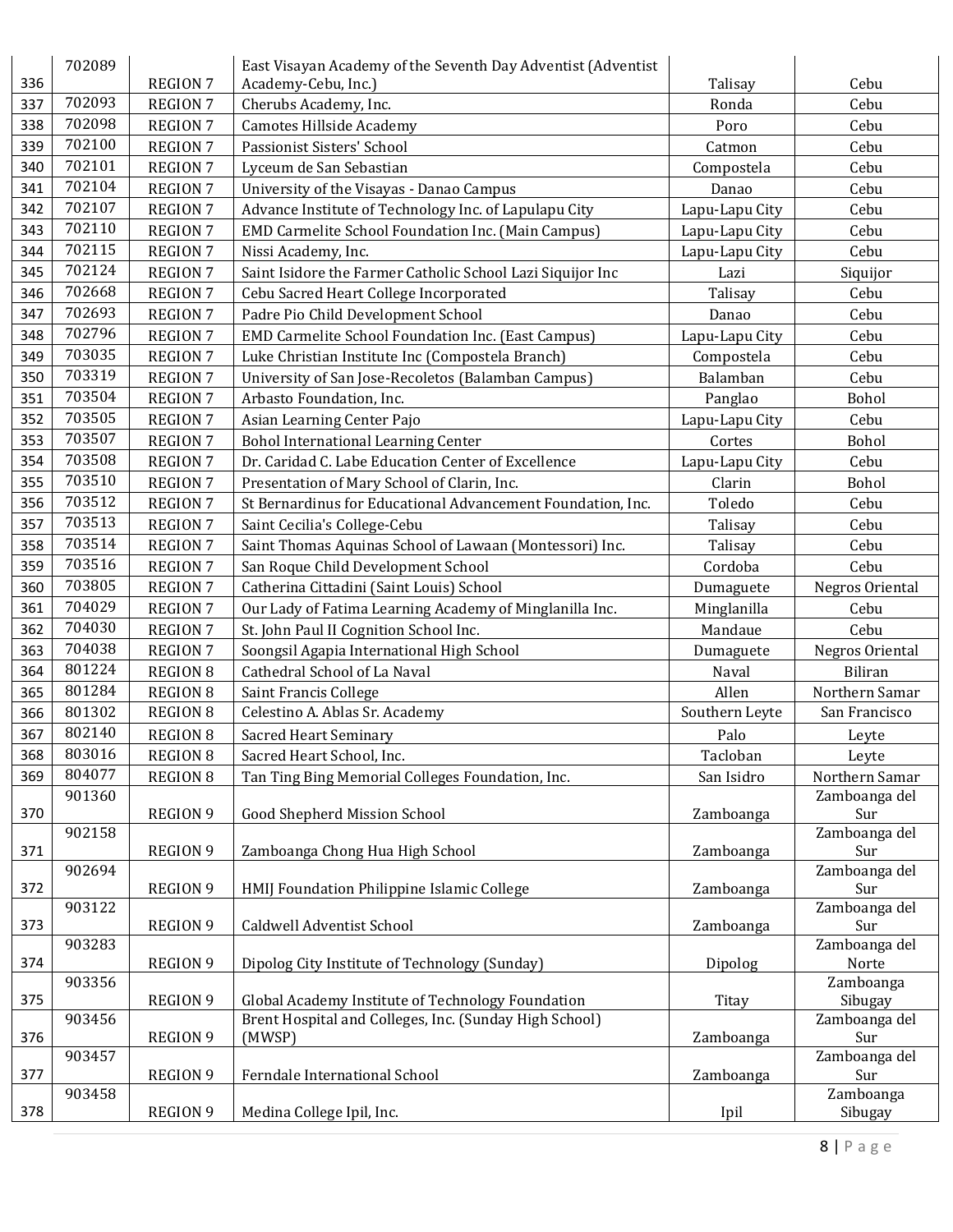| 379 | 903459             | <b>REGION 9</b> | Sibugay Technical Institute, Inc.                        | Ipil           | Zamboanga<br>Sibugay |
|-----|--------------------|-----------------|----------------------------------------------------------|----------------|----------------------|
|     | 904026             |                 |                                                          |                | Zamboanga            |
| 380 |                    | <b>REGION 9</b> | Sibugay's Matthew Jackson School Inc.                    | Ipil           | Sibugay              |
| 381 | 1001368            | REGION 10       | Bethany Christian Home for Children Inc                  | Talakag        | Bukidnon             |
| 382 | 1001374            | REGION 10       | Pilar High School                                        | Sumilao        | Bukidnon             |
| 383 | 1001375            | REGION 10       | Saint Joseph High School of Talakag, Inc.                | Iligan         | Lanao del Norte      |
| 384 | 1001376            | REGION 10       | Saint Jude Thaddeus Academy                              | Manolo Fortich | Bukidnon             |
| 385 | 1001377            | REGION 10       | Saint Paul Academy                                       | Malitbog       | Bukidnon             |
| 386 | 1001380            | REGION 10       | Western Bukidnon Academy, Inc.                           | Talakag        | Bukidnon             |
| 387 | 1001381            | REGION 10       | Bukidnon Faith Christian School, Inc.                    | Valencia       | Bukidnon             |
| 388 | 1001385            | REGION 10       | Father Leoni Memorial School Inc.                        | Cabanglasan    | Bukidnon             |
| 389 | 1001387            | REGION 10       | San Fernando Christian Academy                           | San Fernando   | Bukidnon             |
| 390 | 1001392            | REGION 10       | Philippine College Foundation                            | Valencia       | Bukidnon             |
| 391 | 1001394            | REGION 10       | Sacred Heart Academy of Valencia, Inc.                   | Valencia       | Bukidnon             |
| 392 | 1001396            | REGION 10       | Saint Isidore High School Inc.                           | Malaybalay     | Bukidnon             |
| 393 | 1001398            | REGION 10       | Saint Michael High School Inc.                           | Malaybalay     | Bukidnon             |
| 394 | 1001401            | REGION 10       | San Herminigildo Agro-Industrial School Foundation, Inc. | Lantapan       | Bukidnon             |
| 395 | 1001402            | REGION 10       | San Isidro College (Day)                                 | Malaybalay     | Bukidnon             |
| 396 | 1001404            | REGION 10       | Sinayawan Development Academy                            | Valencia       | Bukidnon             |
| 397 | 1001406            | REGION 10       | Valencia Colleges (Bukidnon) Inc.                        | Valencia       | Bukidnon             |
| 398 | 1001414            | REGION 10       | Philippine Countryville College, Inc.                    | Maramag        | Bukidnon             |
| 399 | 1001415            | REGION 10       | Puntian Academy                                          | Quezon         | Bukidnon             |
| 400 | 1001426            | REGION 10       | Fatima College of Camiguin                               | Mamabajao      | Camiguin             |
| 401 | 1001429            | REGION 10       | Holy Cross High School                                   | Kolambugan     | Lanao del Norte      |
| 402 | 1001430            | REGION 10       | Holy Family School of Iligan, Inc.                       | Iligan         | Lanao del Norte      |
| 403 | 1001433            | REGION 10       | Mercy Junior College                                     | Tubod          | Lanao del Norte      |
| 404 | 1001434            | REGION 10       | Our Lady of Perpetual Help Academy                       | Linamon        | Lanao del Norte      |
| 405 | 1001436            | REGION 10       | Saint Catherine Academy                                  | Iligan         | Lanao del Norte      |
| 406 | 1001440            | REGION 10       | San Miguel Village School, Inc.                          | Iligan         | Lanao del Norte      |
| 407 | 1001443            | REGION 10       | Christ the King College de Maranding                     | Lala           | Lanao del Norte      |
|     | 1001456            |                 |                                                          |                | Misamis              |
| 408 |                    | REGION 10       | Panaon Community High School                             | Panaon         | Occidental           |
|     | 1001457            |                 |                                                          |                | Misamis              |
| 409 |                    | REGION 10       | Sacred Heart School                                      | Calamba        | Occidental           |
|     | 1001458            |                 |                                                          |                | Misamis              |
| 410 |                    | REGION 10       | Saint Francis Xavier High School                         | Lopez Jaena    | Occidental           |
| 411 | 1001476<br>1001481 | REGION 10       | Gingoog Christian College UCCP, Inc.                     | Gingoog        | Misamis Oriental     |
| 412 | 1001486            | REGION 10       | Saint John the Baptist High School                       | Lagonglong     | Misamis Oriental     |
| 413 | 1001491            | REGION 10       | San Roque Parish High School                             | Magsaysay      | Misamis Oriental     |
| 414 | 1001495            | REGION 10       | Saint Mary's Academy of Jasaan                           | Jasaan         | Misamis Oriental     |
| 415 | 1002174            | REGION 10       | Cagayan de Oro College - PHINMA                          | Cagayan de Oro | Misamis Oriental     |
| 416 |                    | REGION 10       | Don Mariano Canoy Colleges                               | Cagayan de Oro | Misamis Oriental     |
| 417 | 1002177            | REGION 10       | <b>Marymount Academy</b>                                 | Cagayan de Oro | Misamis Oriental     |
| 418 | 1002181            | REGION 10       | Phillipine Southfield School                             | Cagayan de Oro | Misamis Oriental     |
| 419 | 1002182            | REGION 10       | <b>Sacred Heart Academy</b>                              | Cagayan de Oro | Misamis Oriental     |
| 420 | 1002185            | REGION 10       | The Fisher Valley Academy                                | Cagayan de Oro | Misamis Oriental     |
| 421 | 1002628            | REGION 10       | Capitol University                                       | Cagayan de Oro | Misamis Oriental     |
| 422 | 1002629            | REGION 10       | Christian Horizon School                                 | Iligan         | Lanao del Norte      |
| 423 | 1002630            | REGION 10       | Divine Mercy School of Bukidnon                          | San Fernando   | Bukidnon             |
| 424 | 1002631            | REGION 10       | Jeremiah Christian Academy Gingoog City, Inc.            | Gingoog        | Misamis Oriental     |
| 425 | 1002908            | REGION 10       | San Isidro College (Night)                               | Malaybalay     | Bukidnon             |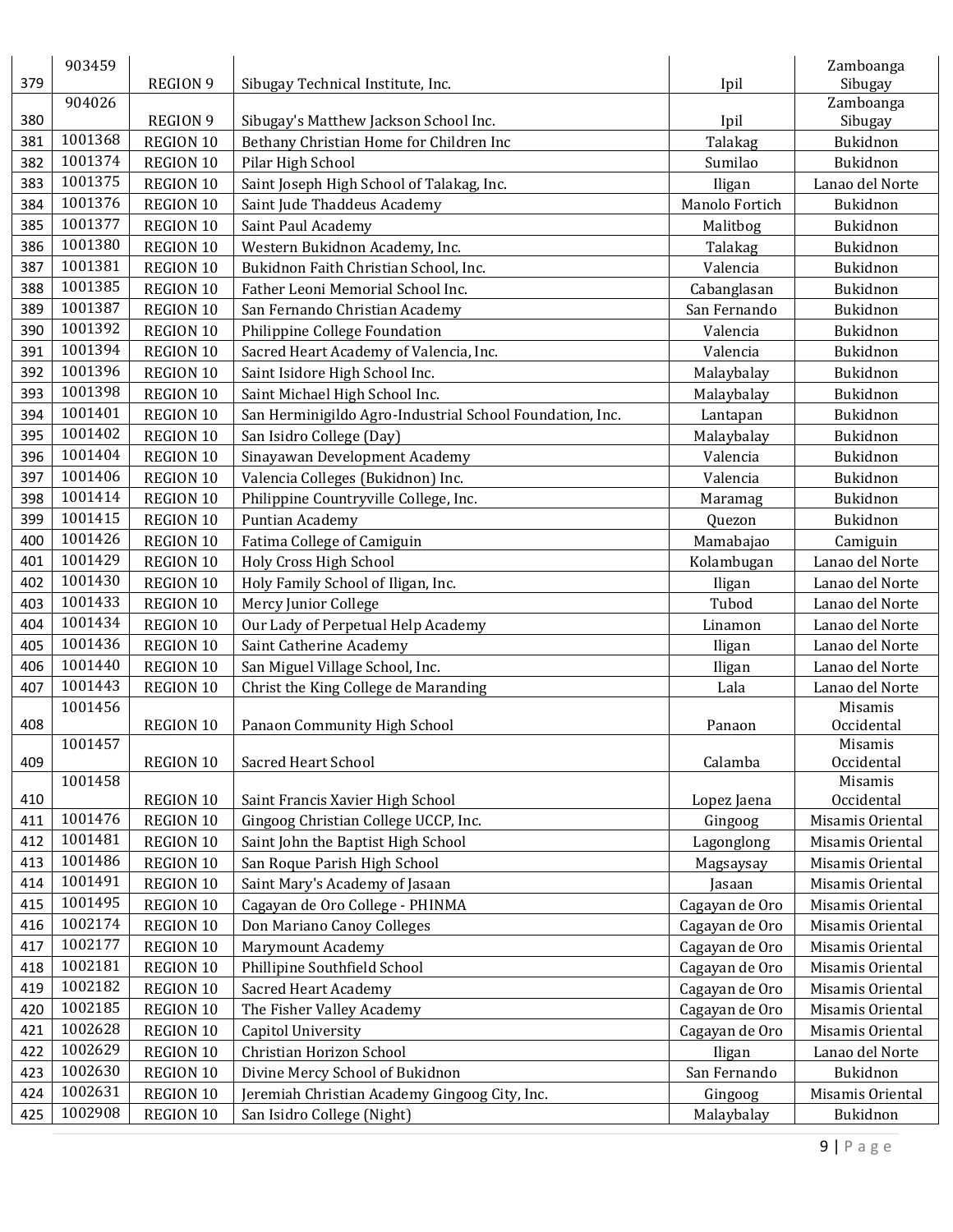| 426 | 1003047 | REGION 10 | Merry Child School                                                                                  | Cagayan de Oro | Misamis Oriental |
|-----|---------|-----------|-----------------------------------------------------------------------------------------------------|----------------|------------------|
| 427 | 1003230 | REGION 10 | Iligan Capitol College                                                                              | Iligan         | Lanao del Norte  |
| 428 | 1003242 | REGION 10 | Saint Peter's College                                                                               | Iligan         | Lanao del Norte  |
|     | 1003467 |           |                                                                                                     |                | Misamis          |
| 429 |         | REGION 10 | FMC MA School and Tutorial Services, Inc.                                                           | <b>Ozamis</b>  | Occidental       |
|     | 1003468 |           |                                                                                                     |                | Misamis          |
| 430 | 1003469 | REGION 10 | La Salle University-Night High School                                                               | <b>Ozamis</b>  | Occidental       |
| 431 | 1003894 | REGION 10 | Lumintao Saint Vincent Ferrer Academy<br>Misamis Oriental Institute of Science and Technology, Inc. | Quezon         | Bukidnon         |
| 432 |         | REGION 10 | (OHSP)                                                                                              | Balingasag     | Misamis Oriental |
| 433 | 1003896 | REGION 10 | Saint Paul Institute of Technology (OHSP)                                                           | Iligan         | Lanao del Norte  |
| 434 | 1004027 | REGION 10 | West Eastern Philippine College, Inc.                                                               | Baloi          | Lanao del Norte  |
| 435 | 1101535 | REGION 11 | <b>Holy Cross Academy</b>                                                                           | Digos          | Davao del Sur    |
| 436 | 1101537 | REGION 11 | Saint Mary's College of Bansalan, Inc.                                                              | Banlasan       | Davao del Sur    |
| 437 | 1101560 | REGION 11 | Saint Mary's College of Baganga                                                                     | Baganga        | Davao Oriental   |
| 438 | 1101561 | REGION 11 | Saint Mary's Academy of Caraga, Inc.                                                                | Caraga         | Davao Oriental   |
| 439 | 1101563 | REGION 11 | <b>Immaculate Heart of Mary Academy</b>                                                             | Mati           | Davao Oriental   |
| 440 | 1101577 | REGION 11 | Holy Cross College of Sasa, Inc.                                                                    | Davao          | Davao del Sur    |
| 441 | 1101582 | REGION 11 | Holy Cross of Mintal, Inc.                                                                          | Davao          | Davao del Sur    |
| 442 | 1101591 | REGION 11 | Southern Philippines Polytechnic College, Inc.                                                      | Davao          | Davao del Sur    |
| 443 | 1102194 | REGION 11 | <b>UM Ilang High School</b>                                                                         | Davao          | Davao del Sur    |
| 444 | 1102923 | REGION 11 | Polytechnic College of Davao del Sur                                                                | Digos City     | Davao del Sur    |
| 445 | 1103194 | REGION 11 | Arriesgado College Foundation (MWSP)                                                                | Tagum          | Davao del Norte  |
| 446 | 1103198 | REGION 11 | Liceo de Davao (MWSP)                                                                               | Tagum          | Davao del Norte  |
| 447 | 1103358 | REGION 11 | Panabo SDA Learning Center                                                                          | Panabo         | Davao del Norte  |
| 448 | 1103361 | REGION 11 | Saint Francis Xavier Learning Center                                                                | Davao          | Davao del Sur    |
| 449 | 1103900 | REGION 11 | Jose Maria College (OHSP)                                                                           | Davao          | Davao del Sur    |
| 450 | 1104039 | REGION 11 | Starchild Innovative Learning Academy                                                               | Davao          | Davao del Sur    |
| 451 | 1201596 | REGION 12 | I-Link College                                                                                      | Midsayap       | Cotabato         |
| 452 | 1201603 | REGION 12 | Notre Dame of Kabacan                                                                               | Kabacan        | Cotabato         |
| 453 | 1201605 | REGION 12 | Notre Dame of Midsayap High School (Day)                                                            | Midsayap       | Cotabato         |
| 454 | 1201607 | REGION 12 | Notre Dame of Pigkawayan, Inc.                                                                      | Pigkawayan     | Cotabato         |
| 455 | 1201608 | REGION 12 | Notre Dame of Pikit                                                                                 | Pikit          | Cotabato         |
| 456 | 1201611 | REGION 12 | Saint Mary's Academy                                                                                | Midsayap       | Cotabato         |
| 457 | 1201618 | REGION 12 | Notre Dame of Arakan, Inc.                                                                          | Arakan         | Cotabato         |
| 458 | 1201620 | REGION 12 | Notre Dame of Magpet Inc.                                                                           | Magpet         | Cotabato         |
| 459 | 1201622 | REGION 12 | Notre Dame of Matalam, Inc.                                                                         | Matalam        | Cotabato         |
| 460 | 1201623 | REGION 12 | Notre Dame of Mlang                                                                                 | M'lang         | Cotabato         |
| 461 | 1201624 | REGION 12 | Notre Dame of Tulunan                                                                               | Tulunan        | Cotabato         |
| 462 | 1201626 | REGION 12 | Saint Mary's Academy of Kidapawan                                                                   | Kidapawan      | Cotabato         |
| 463 | 1201658 | REGION 12 | King's College of Marbel, Inc.                                                                      | Coronadal      | South Cotabato   |
| 464 | 1201663 | REGION 12 | Notre Dame of Banga                                                                                 | Banga          | South Cotabato   |
| 465 | 1201664 | REGION 12 | Notre Dame of Lamba                                                                                 | Banga          | South Cotabato   |
| 466 | 1201669 | REGION 12 | Notre Dame of Santo Niño                                                                            | Santo Niño     | Sultan Kudarat   |
| 467 | 1201685 | REGION 12 | Notre Dame of Dukay                                                                                 | Esperanza      | Sultan Kudarat   |
| 468 | 1201686 | REGION 12 | Notre Dame of Esperanza                                                                             | Esperanza      | Sultan Kudarat   |
| 469 | 1201687 | REGION 12 | Notre Dame of Isulan (Day)                                                                          | Isulan         | Sultan Kudarat   |
| 470 | 1201695 | REGION 12 | Notre Dame of Salaman College                                                                       | Lebak          | Sultan Kudarat   |
| 471 | 1201700 | REGION 12 | Saint John Early Learning Center, Inc.                                                              | Tacurong       | Sultan Kudarat   |
| 472 | 1202934 | REGION 12 | B.E.S.T. College of Polomolok, Inc. (Sunday)                                                        | Polomolok      | South Cotabato   |
| 473 | 1203239 | REGION 12 | Thelsan School Inc. (Night High)                                                                    | Surallah       | South Cotabato   |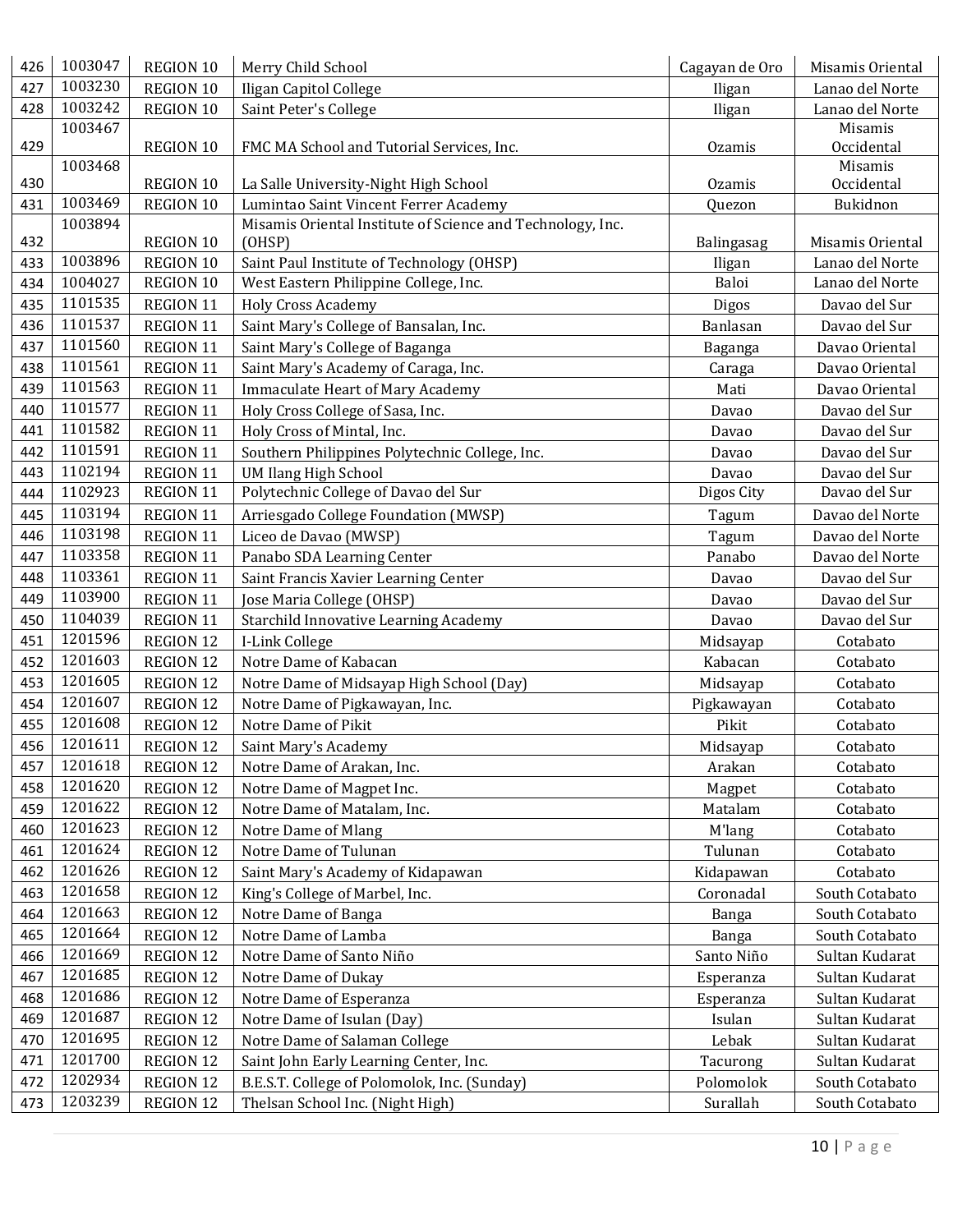| 474 | 1203240 | REGION 12        | Holy Trinity College of General Santos City, Inc. (Sunday High) | <b>General Santos</b> | South Cotabato    |
|-----|---------|------------------|-----------------------------------------------------------------|-----------------------|-------------------|
| 475 | 1203267 | REGION 12        | Asian Colleges and Technological Institute, Inc.                | Kabacan               | Cotabato          |
| 476 | 1203320 | REGION 12        | Shalom Crest Wizard Academy                                     | <b>General Santos</b> | South Cotabato    |
| 477 | 1203362 | REGION 12        | Matalam Polytechnic College                                     | Matalam               | Cotabato          |
|     | 1203363 |                  | Saint Jude College of Science and Technology (Weekend High      |                       |                   |
| 478 |         | REGION 12        | School)                                                         | Midsayap              | Cotabato          |
| 479 | 1203906 | <b>REGION 12</b> | Nahdah Central Academy, Inc. (OHSP)                             | Cotabato              | Cotabato          |
| 480 | 1204038 | REGION 12        | St. Alexius College                                             | Koronadal             | South Cotabato    |
| 481 | 1301724 | REGION 13        | <b>Butuan Christian Community School</b>                        | <b>Butuan</b>         | Agusan del Norte  |
|     | 1301727 |                  | Holy Child Colleges of Butuan Science and Technology High       |                       |                   |
| 482 |         | <b>REGION 13</b> | School                                                          | <b>Butuan</b>         | Agusan del Norte  |
| 483 | 1301732 | REGION 13        | Bishop Haden Institute, Inc.                                    | Cabadbaran            | Agusan del Norte  |
| 484 | 1301751 | REGION 13        | Mindanao Christian Academy                                      | La Paz                | Agusan del Sur    |
| 485 | 1301762 | REGION 13        | Jesus Cabarrus Catholic School                                  | Surigao City          | Surigao del Norte |
| 486 | 1301763 | REGION 13        | Mindanao E.F. Academy                                           | Placer                | Surigao del Norte |
| 487 | 1301767 | REGION 13        | Saint Jude Thaddeus Institute of Technology                     | Surigao               | Surigao del Norte |
| 488 | 1301769 | <b>REGION 13</b> | San Nicolas Academy                                             | Mainit                | Surigao del Norte |
| 489 | 1301770 | REGION 13        | San Nicolas High School                                         | San Francisco         | Surigao del Norte |
| 490 | 1302641 | REGION 13        | Delton View College                                             | Talacogon             | Agusan del Sur    |
| 491 | 1303501 | REGION 13        | Enfant Cheri Study Centre, Inc.                                 | <b>Butuan</b>         | Agusan del Norte  |
| 492 | 1303502 | REGION 13        | Holy Child Colleges of Butuan Distance Secondary Education      | <b>Butuan</b>         | Agusan del Norte  |
| 493 | 1303503 | REGION 13        | Monato Institute of Technology Night High School                | Prosperidad           | Agusan del Sur    |
| 494 | 1303909 | REGION 13        | Saint Paul University System Surigao (OHSP)                     | Surigao               | Surigao del Norte |
| 495 | 1303910 | REGION 13        | Precious Angels Learning Center of CARAGA                       | <b>Butuan</b>         | Agusan del Norte  |
| 496 | 1401910 | <b>NCR</b>       | Saint Gabriel Academy                                           | Caloocan              | Metro Manila      |
| 497 | 1401933 | <b>NCR</b>       | Santa Clara Parish School                                       | Pasay                 | Metro Manila      |
| 498 | 1402415 | <b>NCR</b>       | Genesis Christian Academy of Caloocan Inc.                      | Caloocan              | Metro Manila      |
| 499 | 1402464 | <b>NCR</b>       | Our Lady of the Lake School                                     | Muntinlupa            | Metro Manila      |
| 500 | 1402474 | <b>NCR</b>       | Arandia College, Inc.                                           | Parañaque             | Metro Manila      |
| 501 | 1402487 | <b>NCR</b>       | Escuela Catolica de San Sebastian                               | Pasig                 | Metro Manila      |
| 502 | 1402493 | <b>NCR</b>       | Santo Tomas de Villanueva Parochial School                      | Pasig                 | Metro Manila      |
| 503 | 1402499 | <b>NCR</b>       | Dr. Carlos S. Lanting College                                   | Quezon                | Metro Manila      |
| 504 | 1402507 | <b>NCR</b>       | Holy Child Academy of Novaliches                                | Quezon                | Metro Manila      |
| 505 | 1402511 | <b>NCR</b>       | International Christian School                                  | Quezon                | Metro Manila      |
| 506 | 1402513 | <b>NCR</b>       | Mater Carmeli School (Novaliches)                               | Quezon                | Metro Manila      |
| 507 | 1402531 | <b>NCR</b>       | Stella Maris College                                            | Quezon                | Metro Manila      |
| 508 | 1402532 | <b>NCR</b>       | <b>Athens Academy</b>                                           | Taguig                | Metro Manila      |
| 509 | 1402549 | <b>NCR</b>       | San Diego Parochial School                                      | Valenzuela            | Metro Manila      |
| 510 | 1402651 | <b>NCR</b>       | Colegio de San Lorenzo Inc                                      | Quezon                | Metro Manila      |
| 511 | 1402658 | <b>NCR</b>       | Marian School of Quezon City Inc                                | Quezon                | Metro Manila      |
| 512 | 1402688 | <b>NCR</b>       | Colegio de Santa Ana, Inc.                                      | Taguig                | Metro Manila      |
| 513 | 1402689 | <b>NCR</b>       | Holy Redeemer School of Caloocan                                | Caloocan              | Metro Manila      |
| 514 | 1402695 | <b>NCR</b>       | Saint John of Beverly School                                    | Quezon                | Metro Manila      |
| 515 | 1402736 | <b>NCR</b>       | Jesus Reigns Christian Academy                                  | Manila                | Metro Manila      |
| 516 | 1402771 | <b>NCR</b>       | Holy Heart Christian Academy                                    | Manila                | Metro Manila      |
| 517 | 1402781 | <b>NCR</b>       | <b>Adamson University</b>                                       | Manila                | Metro Manila      |
| 518 | 1402817 | <b>NCR</b>       | <b>Bloomridge Integrated School</b>                             | Quezon                | Metro Manila      |
| 519 | 1402854 | <b>NCR</b>       | Saint Michael Academy of Valenzuela (Bagbaguin Campus)          | Valenzuela            | Metro Manila      |
| 520 | 1402869 | <b>NCR</b>       | San Lorenzo Ruiz de Manila School                               | Marikina              | Metro Manila      |
| 521 | 1403010 | <b>NCR</b>       | Divine Grace School Inc                                         | Quezon                | Metro Manila      |
| 522 | 1403100 | <b>NCR</b>       | World Citi Colleges                                             | Caloocan              | Metro Manila      |
|     |         |                  |                                                                 |                       |                   |